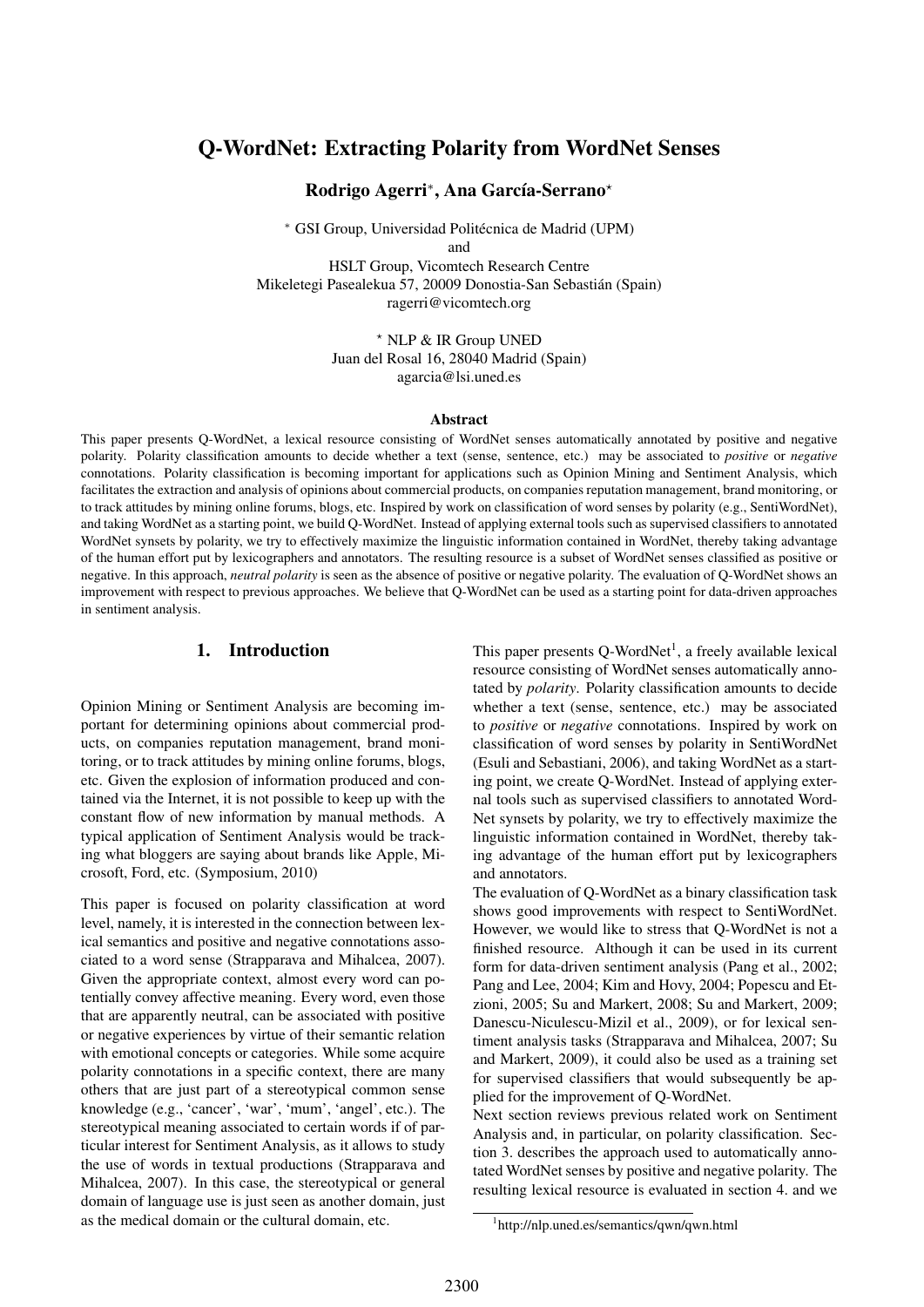finish with some concluding remarks and future work in section 5.

## 2. Previous Related Work

There is a large amount of work on Opinion Mining at document level focusing on the automatic analysis of commercial and cultural products (Pang and Lee, 2004; Danescu-Niculescu-Mizil et al., 2009). Other previous approaches aim at determining the subjectivity of sentences by means of *terms* that are markers of opinionated content (Kim and Hovy, 2004; Takamura et al., 2005). These approaches also classify subjective words by their polarity. Note that they classify *words* instead of senses, which means that they are not able to capture the fact that a word may contain various senses of which some of them could have different polarities.

There seems to be an assumption in these works that polarity classification (to determine whether the opinion expressed by a word sense, sentence or text is positive or negative) actually depends on subjectivity detection. In other words, that prior to the task of assigning polarity we need to determine whether it is objective (factual) or subjective (opinion). From this point of view, only those expressions deemed to be subjective are classified by polarity (Kim and Hovy, 2004; Takamura et al., 2005). However, it has been argued that this would leave out all those expressions that are suitable to be classified as *objectively* positive or negative (Su and Markert, 2008). Clear cases are those denoting illnesses, such as 'cancer', 'tuberculosis', etc., which stereotypically carry negative associations. Note that, as it was mentioned in the introduction, these senses may not be negative in a medical domain. We therefore take the "general domain" to be a stereotypical domain, which means that our classification may need to be refined for its use in other domains.

There are also other approaches to subjectivity recognition that work at sense level: Su and Markert (2008; 2009) and Wiebe and Milhacea (2006) annotate subjectivity and objectivity of word senses without assuming previous subjectivity classification.

Closer to our work, Esuli and Sebastiani (2006) annotate WordNet 2.0 senses by using a ternary polarity classification (positive, negative and objective) in which each polarity value is assigned a numerical score in such a way that the sum of the three scores is 1.0. The final resource provides the *positive* and *negative* scores for each synset from which the *objective* score is then obtained by calculating *1 - (PosScore + NegScore)*. In order to build Senti-WordNet, they start by selecting the synsets of 14 paradigmatic positive and negative terms used as seed (Turney and Littman, 2003). They are then iteratively extended by means of lexical relations as defined in WordNet, following the construction of WordNet-Affect (Strapparava and Valitutti, 2004). After hand-collecting a number of labelled terms from other resources, they iteratively add the the synsets reachable by navigating the relations of *direct antonymy, similarity, derived-from, pertains-to, attribute, also-see*. In SentiWordNet, the *objective* synsets are those that do to the *positive* or *negative* synsets, and that contain terms which are not marked as either *positive* or *neg-* *ative* by Stone et al. (1966). Every synset is then given a VSM (Salton, 1983) representation (cosine-normalized *tf* ∗ *idf*) to its gloss, which is taken as the textual representation of its meaning. The vectorial representations are fed to a standard supervised learner. Finally, the tokens that are in both *positive* and *negative* categories are classified as *objective*. They trained 7 supervised classifiers using this method which are used to assign *polarity* and *objectivity* scores to WordNet senses.

An evaluation of their classification is provided as an estimation of its Mean Squared Error (Esuli, 2008). They assume that those senses that are not classified as either *positive* or *negative* are in fact *objective*, namely, expressing factual content. In other words, every word that is not associated with a positive or negative connotation is not expressing an opinion. As mentioned earlier, we do not agree with this assumption as there might be word senses objectively associated with positive or negative connotations. For a word to carry polarity does not need to be subjective. Thus, the work presented in this paper focuses on the classification of WordNet senses by their polarity regardless of whether they express subjective opinions or factual information. Unlike SentiWordNet (Esuli and Sebastiani, 2006), which is built using supervised classifiers to annotate Word-Net senses, we exploit the linguistic information (provided by human annotators) contained in WordNet itself and build our resource using an unsupervised method.

## 3. Extracting Polarity from WordNet senses

Our approach to classifying WordNet senses by polarity is based on the view of polarity as an *association of a positive or a negative quality to something or to someone*. The idea is to:

- 1. Link a sense to an attribute of a quality (e.g., positive or negative).
- 2. Devise, if needed, a procedure to quantify such association, by using either similarity measures (Agirre et al., 2009), or confidence scores by establishing a ranking in our classification (Esuli and Sebastiani, 2007).

The rest of the paper focuses on the first point, namely, on building a lexical resource based on WordNet with its senses classified by polarity.

## 3.1. Rationale

Assigning polarity to a word sense can formulated as a binary classification task. This differs from SentiWordNet in the sense that positive or negative associations are assigned to word senses at a certain level by means of a graded classification.

Although it is reasonable to acknowledge the fact that polarity classification is somewhat dependent on context by providing a graded classification, it is also important to bear in mind the fact that polarity classification should be practical, operative and easy to use in a given domain. Our own experience at trying to use SentiWordNet is that the graded classification needs to be collapsed in absolute categories prior to using the resource. In other cases, it is actually difficult to do such simplification. For example, table 1 shows the SentiwordNet classification of the synset *good#a#15*.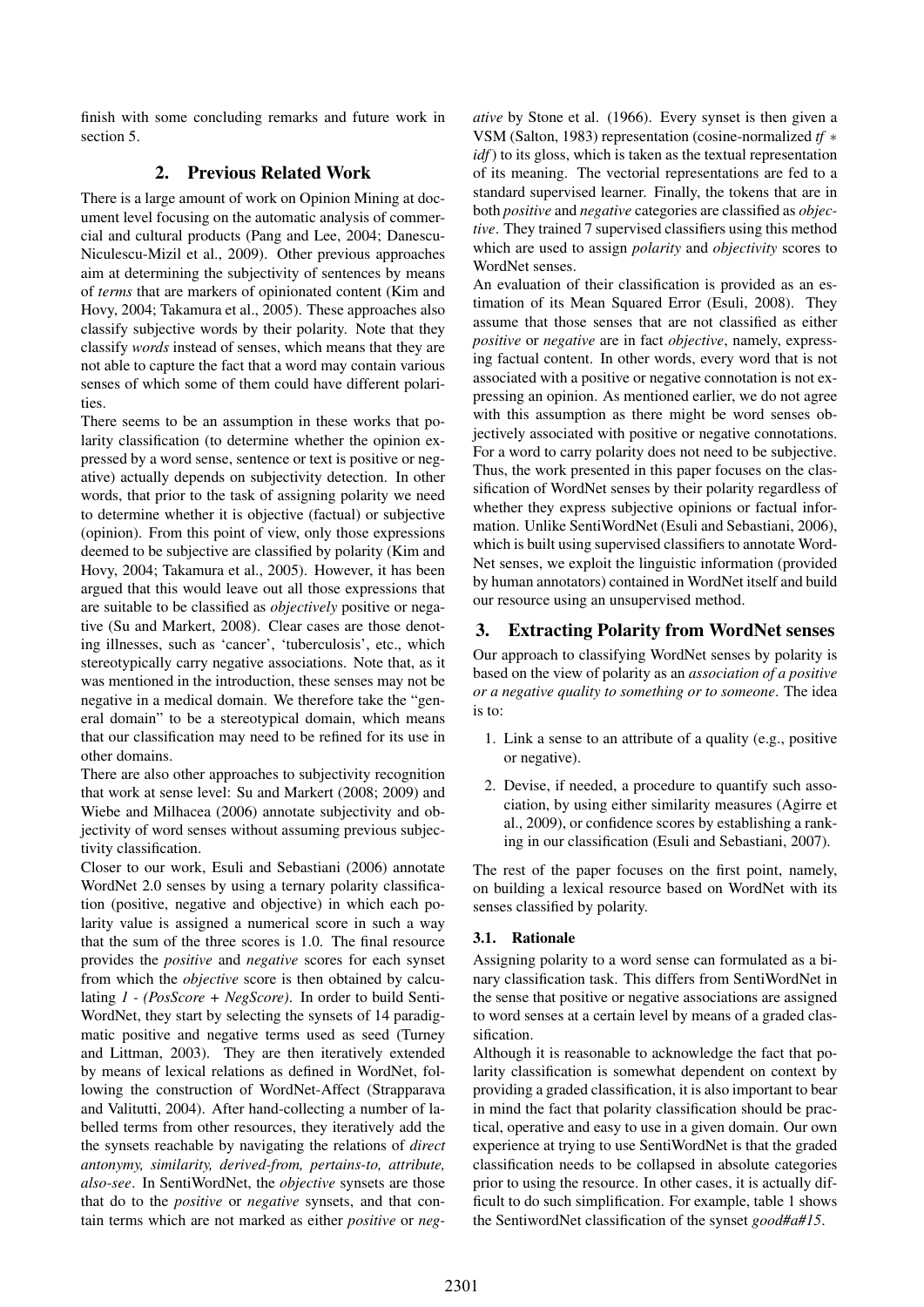| Synset    | Pos  | Neg   | Obi   |
|-----------|------|-------|-------|
| good#a#15 | 0.25 | 0.375 | 0.375 |

Table 1: good#a#15 SentiWN scores.

This example shows just how difficult using such classification can be. It also shows that, as we argued in the introduction, a synset can be *objectively positive*. This is made even clearer if we look at the lemma names, gloss and examples of synset good#a#15 listed in table 2.

| Synset                                    | Lemmas                                           | Gloss                 |  |  |  |  |
|-------------------------------------------|--------------------------------------------------|-----------------------|--|--|--|--|
| $good\#a\#15$                             | 'good' 'well' $\vert$                            | 'resulting favorably' |  |  |  |  |
|                                           | Example 1: it's a good thing that I wasn't there |                       |  |  |  |  |
| Example 2: it is good that you stayed     |                                                  |                       |  |  |  |  |
| Example 3: it is well that no one saw you |                                                  |                       |  |  |  |  |
| Example 4: all's well that ends well      |                                                  |                       |  |  |  |  |

Table 2: good#a#15 gloss and examples.

Our aim would therefore be to associate such synsets with the attribute of a quality, instead of assigning them a numerical graded score. In our approach those synsets that are not *positive* or *negative* will be considered *neutral* (as opposed to objective or subjective). Furthermore, those synsets that are classified by our method as both positive *and* negative will be discarded, as opposed to SentiWordNet, that consider them *objectives*.

The discarded synsets represent a shortcoming of our approach. In other words, our approach will need to be improved in order to better classify those synsets into positives or negatives (or to ignore them if that is not possible).

In addition to the qualitative aspect of our approach, our objective is also to maximize the human effort employed in building WordNet, and see how far we can go by *walking* WordNet collecting positive and negative senses as we pass by. Of course, the issue here is where to start *walking*. Instead of starting with a list of manually collected seed terms, we will just rely on the linguistic information contained in WordNet. Given that polarity is seen as the attribute of a quality associated to synsets, we will simply start from the *quality synset* contained in WordNet.

There are five noun quality senses in WordNet, two of which contain attribute relations (to adjectives). From the synset *quality#n#01* the attribute relation takes us to *positive#a#01*, *negative#a#01*, *good#a#01* and *bad#a#01*. *quality#n#02* leads to the attributes *superior#a#01* and *inferior#a#02*. Starting by the attributes of *quality* fits well with our intuition that assigning polarity to a linguistic expression can be seen as associating it with an attribute of a quality.

We therefore take these six synsets, expressing positive and negative qualities, to be the departure of our algorithm. The following step is to algorithmically walk through every WordNet relation collecting (i.e., annotating) those synsets that are accessible from the seeds. The resulting resource, is Q-WordNet (Q from the quality synset), the set of WordNet synsets classified by positive or negative polarity as they are accessible through WordNet's relations.

Before going into specific details, it is quite clear that if we

want Q-WordNet to be proportionate in terms of part-ofspeech (POS), then we may not only need to walk through WordNet senses, but also to jump from one POS to the other. Otherwise, as our seeds are adjectives (attributes of nouns are adjectives), we risk to obtain a classification consisting mainly of adjectives plus few nouns, verbs and adverbs. This the reason why every WordNet relation is walked, not just those that preserve the affective content (Strapparava and Valitutti, 2004).

Our approach has been applied to WordNet versions 1.6, 1.7, 2.0 and 3.0. Henceforth, when mentioning WordNet we will be referring indistinctly to any of the four versions, unless it is specified otherwise.

### 3.2. Walking WordNet

Walking through every relation will allow us to jump from adjectives to other POS. Table 3 lists those relations that allow us to extract synsets of different POS starting from the initial set of adjectives which are attributes of the quality synset. The directionality of the relation is indicated by  $\leftarrow$ and  $\rightarrow$ .

| input POS | relation                             | output POS        |
|-----------|--------------------------------------|-------------------|
| adj       | $\leftarrow$ attribute $\rightarrow$ | noun              |
| adj       | derived-from $\rightarrow$           | noun & verb       |
| noun      | pertainym $\rightarrow$              | adi               |
| noun      | derived-from $\rightarrow$           | adj & verb & noun |
| verb      | derived-from $\rightarrow$           | adj & noun        |
| adv & adj | pertainym $\rightarrow$              | adv               |

Table 3: Jumping POS in WordNet.

Using every available WordNet relation and their glosses in the way described above is bound to cause a lot of noise in the classified data which will translate in large numbers of false positives and false negatives. In order to prevent this, every synset that appear at both positive and negative categories, at every step in the algorithm, are filtered. Even though this method will discard a large number of synsets, we want Q-WordNet to be as *clean* as possible. Filtering at step from relation to relation will allow to minimize the number of false positives and negatives present in the resource.

The algorithm to build Q-WordNet starts at the attributes of *quality#n#01* and *quality#n#02*, which are adjectives. We perform 10 iterations over the *also\_see* relation (our experiments showed that more than 10 iterations creates too much noise). We then go to *similar-to*. From all the collected adjectives, we get their attributes, which allows us to move to nouns. We obtain nouns and verbs from adjectives through the lexical relation *derived-from*. We then use *hyperonymy*, *hyponymy*, *pertainyms*, *derived-from*, *verbgroup* and *cause* (plus the *antonym* relation at every step to filter false positives and negatives) to nouns and verbs.

At this stage, it is easy to see that no adverbs are extracted using our methodology. This is because the only relation linking adverbs to other POS in WordNet is through the *pertainym* lexical relation via adjectives. However, the *pertainym* relation is directional from adverbs to adjectives so we cannot start from the already extracted adjectives. In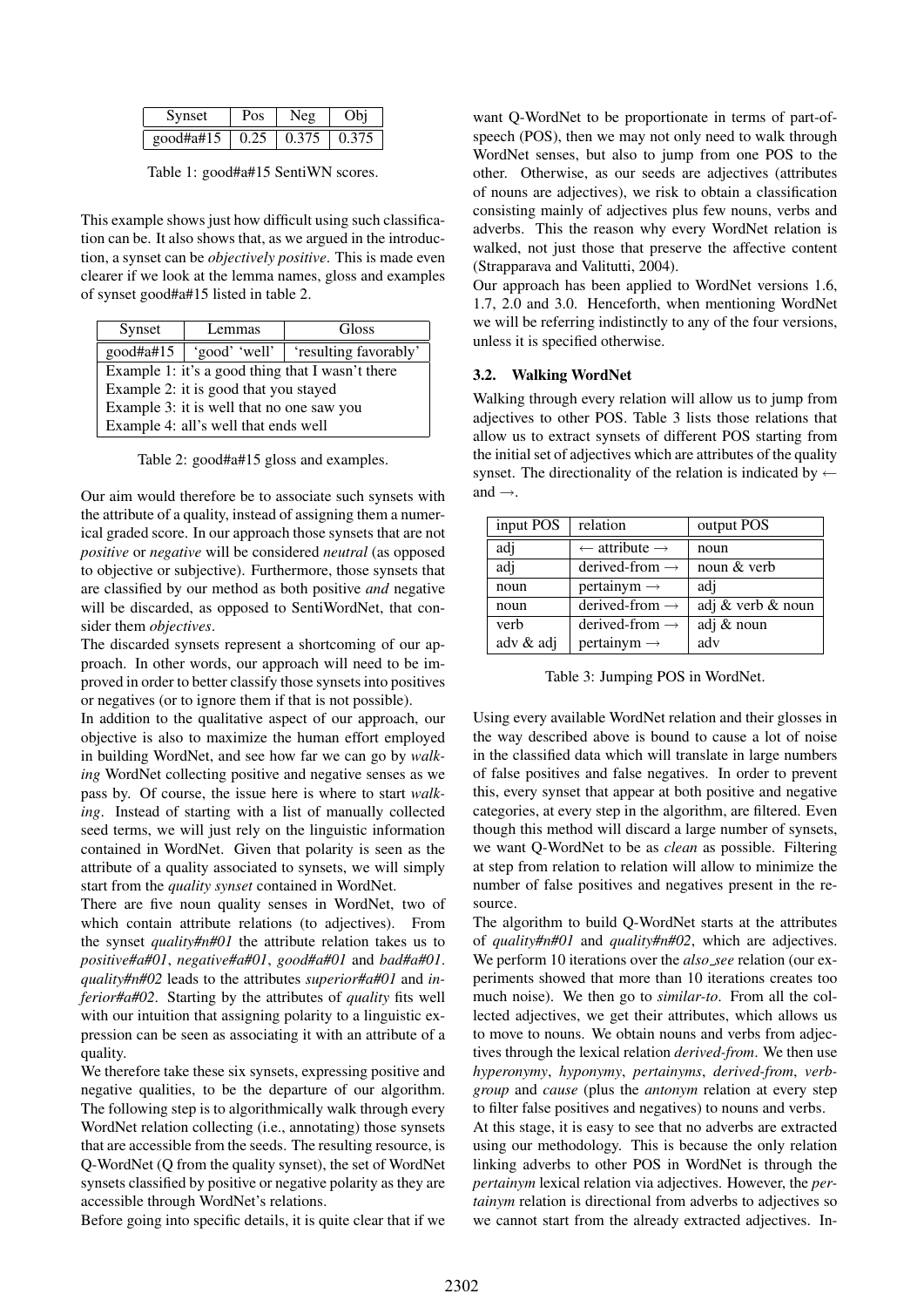stead, the adverbs in Q-WordNet are extracted from a reverse application of the *pertainym* relation to adjectives (adverbs are pertainyms of adjectives). We proceed by extracting the lemmas of every adverb that is matched to the intersection of every lemma's adjective already extracted by our algorithm and the *pertainyms* of the adverb's lemmas (which are adjectives' lemmas). Applying this to WordNet 1.6, 1.7, 2.0 and 3.0 we obtain the following figures:

| WN version                  | Positive | Negative |
|-----------------------------|----------|----------|
| Q-WordNet 1.6               | 2240     | 1772     |
| Q-WordNet 1.7               | 2271     | 1792     |
| Q-WordNet 2.0               | 2884     | 2100     |
| Q-WordNet 3.0               | 7402     | 8108     |
| SentiWordNet 1.0 (WN 2.0)   | 35049    |          |
| WordNet-Affect 1.0 (WN 1.6) | 2874     |          |

Table 4: Total number of synsets classified by sentiment.

We obtain 7402 positive and 8108 negative synsets from the application of our method to WordNet 3.0, whereas for WordNet 2.0 we obtain 2884 as positive and 2100 as negative. As a comparison, WordNet-Affect consists of 2874 synsets (admittedly, fine-grained affective annotation is much harder than polarity), and SentiWordNet contains 35409 synsets labelled as either *positive* or *negative* at any *level* (0.125-1.0), even though a synset might be labelled as objective, positive and negative at the same time. This means that we cannot straightforwardly compare Q-WordNet to SentiWordNet (built from WordNet 2.0) because their classification is graded at a specific level. In the following section we will see that as the polarity confidence scores get higher in SentiWordNet, the number of polarityclassified synsets shrinks significantly. In other words, as the polarity graded scores are lower, the number of polarityclassified synsets grows quite large (35049 synsets) but at the cost of a huge increase in false positives and negatives. We discuss this and other issues in the next section, which describes the results of the evaluation of Q-WordNet and how it compares to SentiWordNet 1.0.

## 4. Evaluation

In order to evaluate Q-WordNet and compare it with SentiWordNet, we use MicroWnOp as testset (Esuli and Sebastiani, 2006). The corpus has originally been annotated by the providers (Esuli and Sebastiani, 2007) with scores for posi- tive, negative and objective/no polarity, thus a mixture of sub- jectivity and polarity annotation. As MicroWnOp is annotated using SentiWordNet's graded three score method, some modifications are required in order to be used for Q-WordNet's evaluation.

## 4.1. Preparing Testset

First, all objective synsets are removed, as we want to evaluate positive and negative cases in a binary classification task. This results in a final testset of 737 synsets at the lowest polarity score (0.125). As it is the case with Senti-WordNet 1.0, the higher the confidence score, the lower the number of synsets on that confidence level. For example, at the 0.375 level, the number of synsets classified by polarity

is 527. Second, some parts of MicroWnOp were annotated by more than one annotator. In order to deal with these cases, the polarity scores were averaged. As SentiWord-Net 1.0 is uses WordNet 2.0, we will compare it with the version of Q-WordNet version built on WordNet 2.0. Finally, as both the testset and SentiWordNet 1.0 are graded, we will be performing a comparison between Q-WordNet and SentiWordNet for every score of the scale. This means that to evaluate the systems using the testset containing all synsets annotated by polarity (727), we will be using SentiWordNet 1.0 with polarity synset at 0.125 level, etc. As Q-WordNet uses a qualitative binary classification, it remains unchanged. After several experiments this method of preparing the evaluation is the one for which SentiWord-Net obtains the best results. It should also be clear that we do not penalize (as false positive or negative) the fact that sometimes SentiWordNet gives both positive and negative scores to the same synset.

The systems are evaluated in a binary classification task in terms of precision (P), recall (R) and F1 measure. We also measure accuracy (A). This evaluation method means that systems will get lower results as the number of false positives and negatives increases. Results are compared using the McNemar significance test at the 0.05 significance level.

#### 4.2. Results

Table 5 shows the results for each resource. Furthermore, the right-hand size columns show the polarity graded scores at which both SentiWordNet and the testset are considered and the number total synsets annotated as either positive or negative having each graded score as threshold. For example, SentiWordNet 1.0 consists of 4923 synsets with the minimum polarity score of 0.625. As Q-WordNet does not provide graded scores it always consists of 4984 synsets.

| Positives    |           |     |              |              |              |      |       |
|--------------|-----------|-----|--------------|--------------|--------------|------|-------|
|              | Q-WordNet |     | SentiWN 1.0  |              |              |      |       |
| P            | R         | F1  | P            | R            | F1           | p@   | syn   |
| .84          | .95       | .89 | .66          | .68          | .67          | .125 | 35049 |
| .89          | .95       | .92 | .77          | .76          | .76          | .25  | 22855 |
| .94          | .97       | .95 | .84          | .87          | .85          | .375 | 14611 |
| .94          | .97       | .96 | .88          | .93          | .90          | .50  | 9445  |
| .96          | .96       | .96 | .88          | .90          | .89          | .625 | 4923  |
| .96          | .97       | .97 | .96          | 1            | .96          | .75  | 2027  |
| .96          | 1         | .98 | 1            | 1            | 1            | .875 | 466   |
| .98          | 1         | .99 | 1            | 1            | $\mathbf{1}$ | 1    | 14    |
|              |           |     |              |              |              |      |       |
|              |           |     |              | Negatives    |              |      |       |
|              | Q-WordNet |     |              | SentiWN 1.0  |              |      |       |
| P            | R         | F1  | P            | $\mathbb{R}$ | F1           | p@   | syn   |
| .89          | .67       | .76 | .63          | .60          | .62          | .125 | 35049 |
| .88          | .77       | .83 | .70          | .71          | .70          | .25  | 22855 |
| .93          | .86       | .89 | .83          | .78          | .80          | .375 | 14611 |
| .92          | .88       | .90 | .88          | .80          | .84          | .50  | 9445  |
| .91          | .91       | .91 | .84          | .80          | .82          | .625 | 4923  |
| .94          | .91       | .92 | 1            | .84          | .91          | .75  | 2027  |
| $\mathbf{1}$ | .93       | .97 | $\mathbf{1}$ | 1            | $\mathbf{1}$ | .875 | 466   |

Table 5: Results for Positive and Negative Classes.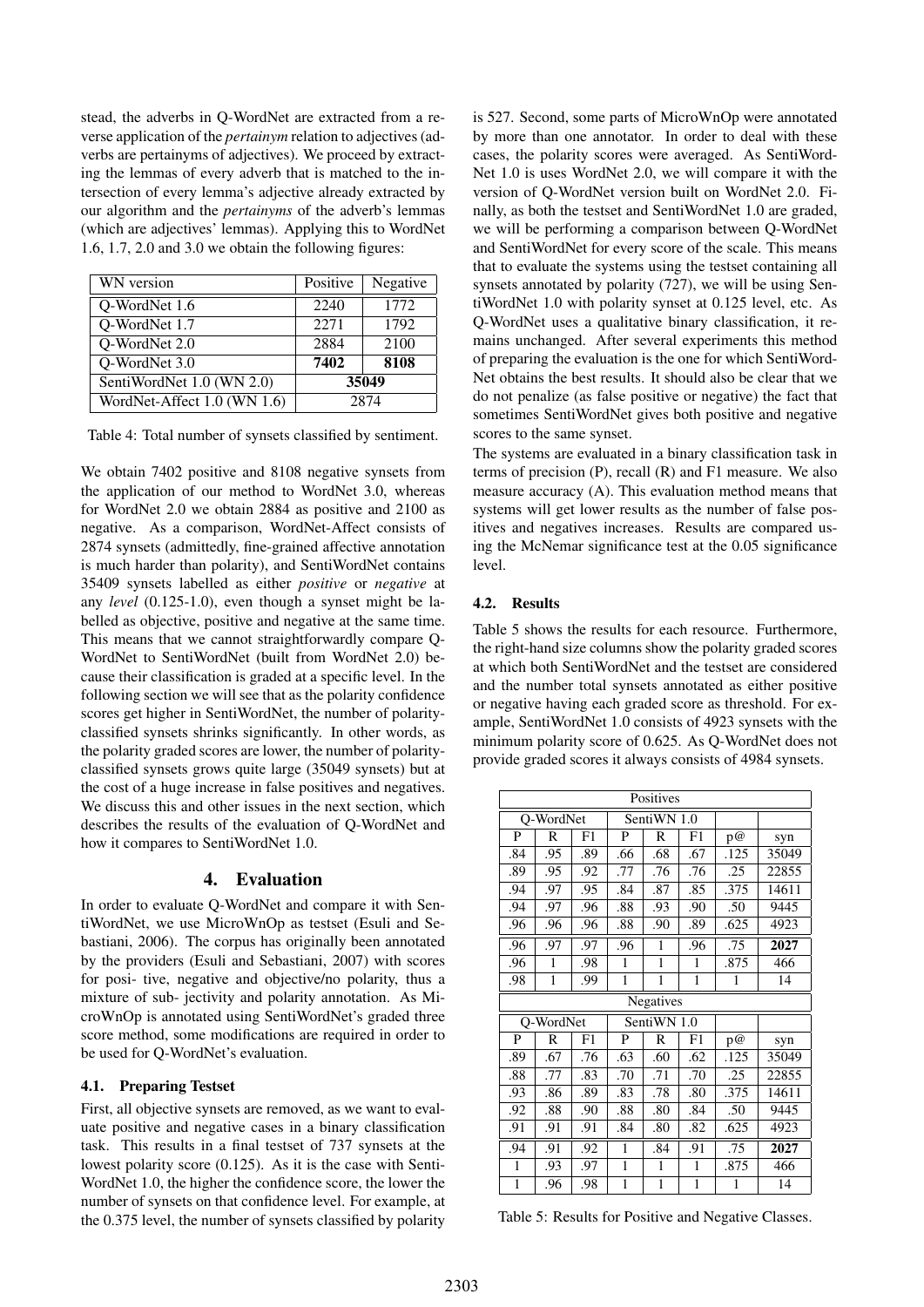The results of table 5 show that Q-WordNet clearly outperforms SentiWordNet 1.0 up to the 0.75 level (the differences are statistically significant) where there are not clear differences between the approaches. It should be noted however that, at polarity scores 0.75, SentiWordNet (2027) is less than half the size with respect to Q-WordNet (4984); at 0.875 level SentiWordNet is ten times smaller. When SentiWordNet is of similar size to Q-WordNet (at 0.625 polarity score) or larger, the results are significantly better for Q-WordNet. Moreover, the high scores of both resources at the highest polarity confidence levels is probably due to the reduced size of the testset, just 238 and 195 synsets respectively. As Q-WordNet does not at this state quantify or rank the polarity annotation, it gets evaluated on all 4984 synsets at every level, which in principle should have made it more vulnerable to false positive and negatives for the higher confidence scores. However, the differences between SentiWordNet and Q-WordNet at 0.875 and 1.0 levels are not statistically significant. The differences (or lack thereof) are clearer in figure 1. Another issue worth mentioning is the fact that results are lower for the negative class, especially in terms of recall. These results are confirmed by the Accuracy scores shown in table 6.

| <b>Accuracy Pos/Neg</b> |             |                 |           |  |  |
|-------------------------|-------------|-----------------|-----------|--|--|
| $Q-WN$                  | SentiWN 1.0 | SentiWN Synsets | polarity@ |  |  |
| .85                     | .65         | 35049           | .125      |  |  |
| .89                     | .74         | 22855           | .25       |  |  |
| .93                     | .83         | 14611           | .375      |  |  |
| .94                     | .88         | 9445            | .5        |  |  |
| .95                     | .86         | 4923            | .625      |  |  |
| .95                     | .94         | 2027            | .75       |  |  |
| .98                     |             | 466             | .875      |  |  |
| .99                     |             | 14              |           |  |  |

Table 6: Measuring Accuracy.

Figure 1 represents the evolution in accuracy of both Q-WordNet and SentiWordNet 1.0. The square pointed line represents SentiWordNet whereas the diamond one refers to Q-WordNet. The results clearly show that as the level of confidence decreases, Q-WordNet's results do not degrade as much as those of SentiWordNet, which means that we have a lower number of false positives and negatives. Even for a evaluation on a small corpus such as MicroWnOp, we believe that the results are encouragin, and show the efectiveness of the strict filtering of synsets during the annotation process.

Given that Q-WordNet is by no means a finished resource, we believe that these results show excellent potential to carry on enriching it with a linguistic processing of glosses (perhaps using disambiguated glosses). It can also be used as training data for data-driven approaches to Sentiment Analysis or to build classifiers which could be later be deployed on WordNet for a larger and richer polarity annotated resource. Our procedure is also suitable to be combined with similarity and ranking algorithms to offer graded polarity as required by any particular applications. Finally, note that as it entirely depends on WordNet structure, the algorithm is directly applicable to any other WordNets avail-



Figure 1: Accuracy Trends on MicroWnOp Corpus.

able in other languages.

### 5. Concluding Remarks

This paper presents Q-WordNet as a resource consisting of a subset of WordNet synsets annotated by positive and negative polarity. The algorithm used to create Q-WordNet has been applied to WordNet versions 1.6, 1.7, 2.0 and 3.0. We have also offered an evaluation of the version based on WordNet 2.0 for comparison purposes with SentiWordNet 1.0. Results have shown that Q-WordNet in general obtains better results. Further work will evaluate WordNet 3.0 version (consisting of three times more synsets than the WordNet 2.0 version).

Ongoing work towards version 1.0 of Q-WordNet will be focused on the use of WordNet glosses in order to add any synset whose gloss contains a synset already classified by polarity in Q-WordNet. This work can be done using thirdparty approaches for disambiguation (Agirre and Soroa, 2009) or by exploiting the presence of synset's lemmas in the glosses. For example, we can extract those synsets in WordNet's glosses for which at least one of the lemmas are part of a synset in Q-WordNet. This is done by parsing WordNet's glosses looking for those synsets' lemmas we have already collected. The parsing is performed by an assembled pipeline consisting of the following free available tools: C&C tokenizer (Clark and Curran, v10) and the Stanford POS tagger and Dependency parser (Toutanova et al., 2003; de Marneffe et al., 2006). The general idea is that if a positive synset is matched in a gloss, then the synset whose gloss we have analyzed is also annotated as positive. The parsing is particularly important to lemmatize the glosses but also to make sure that any matched lemma is not under the scope of a negation. If that is the case, the synset is classified as the opposite of the matched lemma.

#### Acknowledgments

This work has been supported by Madrid R+D Regional Plan, MAVIR Project, S-0505/TIC/000267. (http://www.mavir.net)

#### 6. References

Eneko Agirre and Aitor Soroa. 2009. Personalizing pagerank for word sense disambiguation. In *Proceedings of*